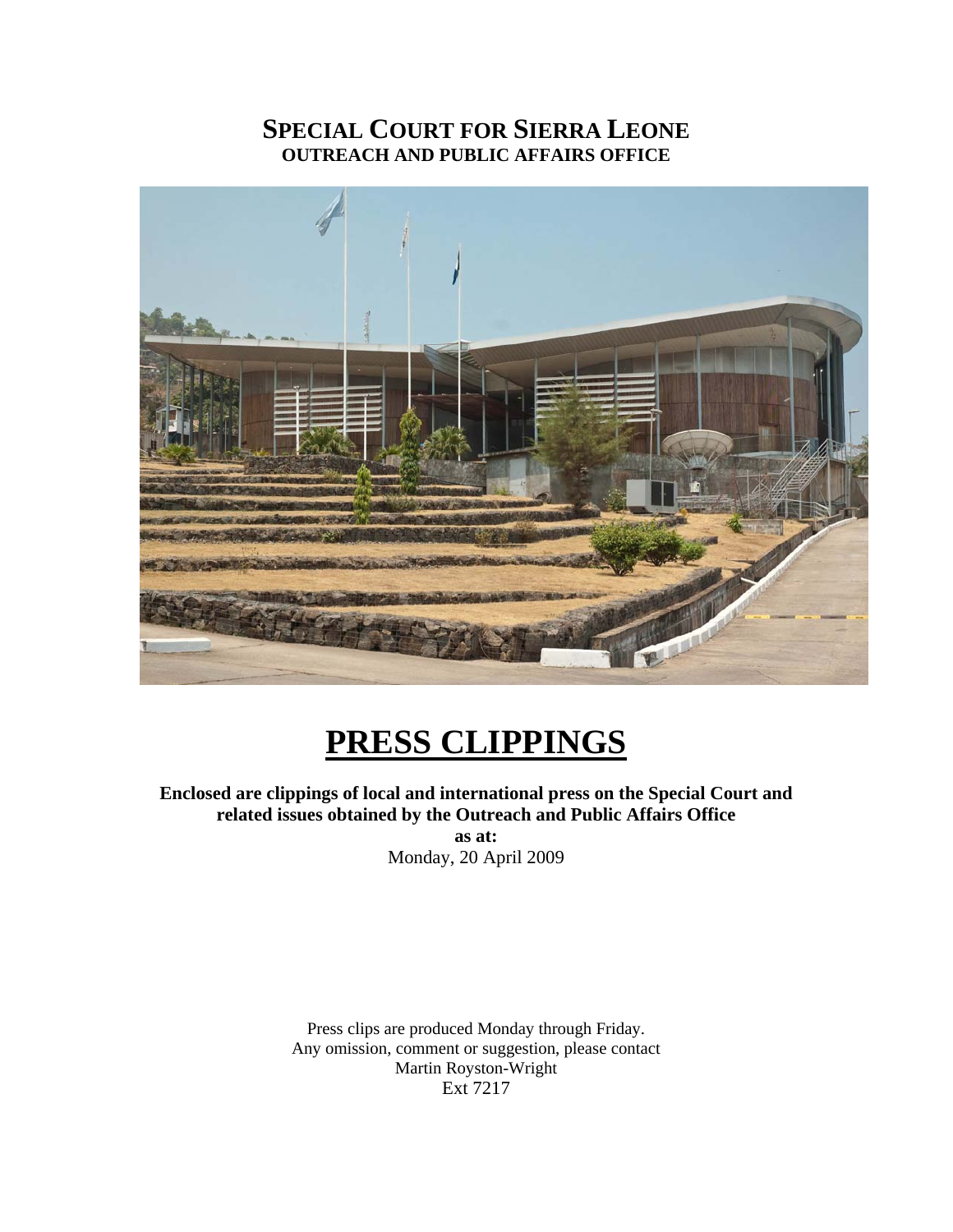| <b>Local News</b>                                                  |             |
|--------------------------------------------------------------------|-------------|
| Special Court Receives Funding Reprieve / Concord Times            | Page 3      |
| The Next Ting Wayne Jordash & Co / Ford di People                  | Page 4      |
| <b>International News</b>                                          |             |
| S Leone: Special Court gets \$6.5 million / Africa News            | Page 5      |
| Hariri Tribunal Loses its Registrar / Associated Press             | Page 6      |
| How Can We Forgive, Without Justice? / SW Radio Africa             | Pages 7-9   |
| The Arc of Justice / Abugida Ethiopian American Information Center | Pages 10-12 |
| Peru's Example of Justice / Kentucky.com                           | Page 13     |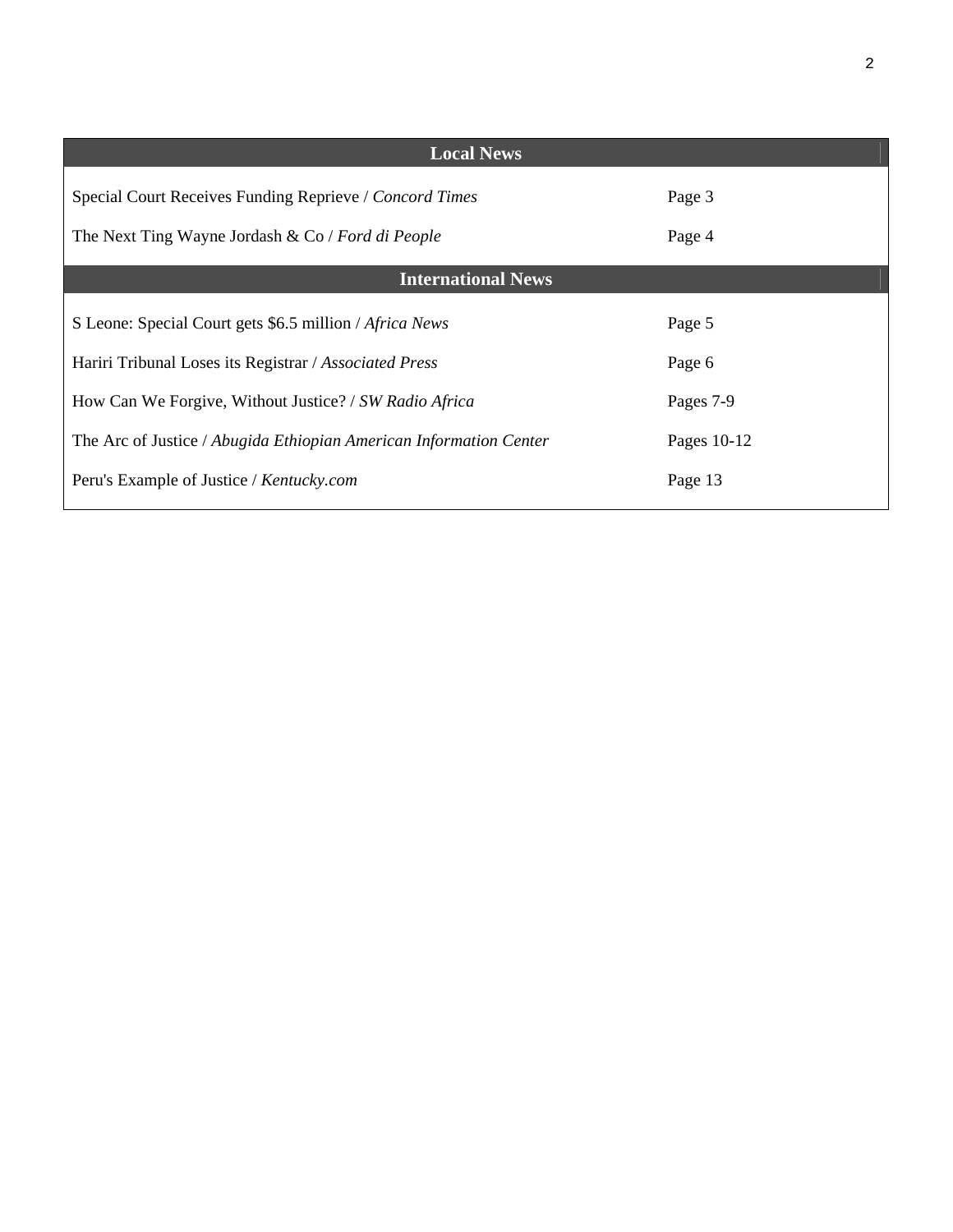#### **Concord Times** Monday, 20 April 2009

# **Special Court receiv Special Court Registrar** Herman von Hebel

The Special Court for Sierra Leone has received US\$6.5 million in new contributions - enough, court registrar Herman von Hebel says, to avoid a shortfall that could have enabled former Liberian leader and war crimes defendant Charles Taylor to go free. In March the court forecasted that funds would run out at the end of April, leading to concern that Taylor's trial could be delayed or discontinued, according to Special Court (SCSL) prosecutor Stephen

Rapp. "I could have the best evidence in the world, I could have the strongest advocacy, but if we ran out of funds, the court might have to let the accused go," Rapp told IRIN. "You can't hold them if you don't have the resources to finish the trial. I don't want that to happen." The recent donations will allow the court to continue functioning through June, according to von Hebel. Other contributions are expected to come through in the coming months. The

court has said it needs \$28 million for 2009. Anger Many Sierra Leoneans are angry at how much the court has cost. "My whole family was displaced during the war. I needed money to build a new home, to send my children to school, to feed my family - we are living in poverty here. What has been the point of all this spending [on the court]? Why does it need more money?" Alison Turay, who lives in Kroo Bay slum in the capital,

Freetown, said. Victims of the conflict in Makeni, 120 miles away from the capital Freetown, said that while they supported the work of the Special Court, programmes to help Sierra Leoneans recover their lives should also not be overlooked by donors. Up to 100,000 Sierra Leoneans - among them amputees and other warwounded, victims of sexual violence, war widows and children who are eligible for post-war reparations have yet to<br>Conta. page 4

## Special Court receives funding reprieve

receive any compensation. The National Commission for Social Action (NACSA), which is running the reparations programme, has less than \$3.5 million to run the programme in 2009-10 far less than the \$14 million it requires. Funding voluntary Unlike the international tribunals for Rwanda and the former Yugoslavia, where funding by UN members is stipulated, funding for the Special Court for Sierra Leone - a unique hybrid national/international body - is voluntary. The SCSL's mandate is also limited, focusing on

greatest responsibility for serious violations of international humanitarian law and Sierra Leonean law" from 1996 to the end of the  $11$ year civil war in January 2002. Thirteen people were indicted by the court. Financial squeeze Von Hebel said sluggish funding does not mean dwindling support for the court's work. "The political will is still there, but the financial means are more limited." With similar tribunals now starting in Lebanon and Cambodia, there is more demand for money for international justice at a

time when donors are facing the global financial crunch, Dominic Stanton with the British High Commission in Freetown said. The last trial to be held in Sierra Leone is nearing completion; <sup>\*</sup>three former leaders of the rebel **Revolutionary United Front** were sentenced on 8 April and appeals are expected to be completed by October. Charles Taylor's trial is taking place in The Hague. Von Hebel expects Taylor's trial to wrap up at the end of 2009, with sentencing and appeals continuing through 2010. The court's budget will drop to \$12.7 million in 2010, he said.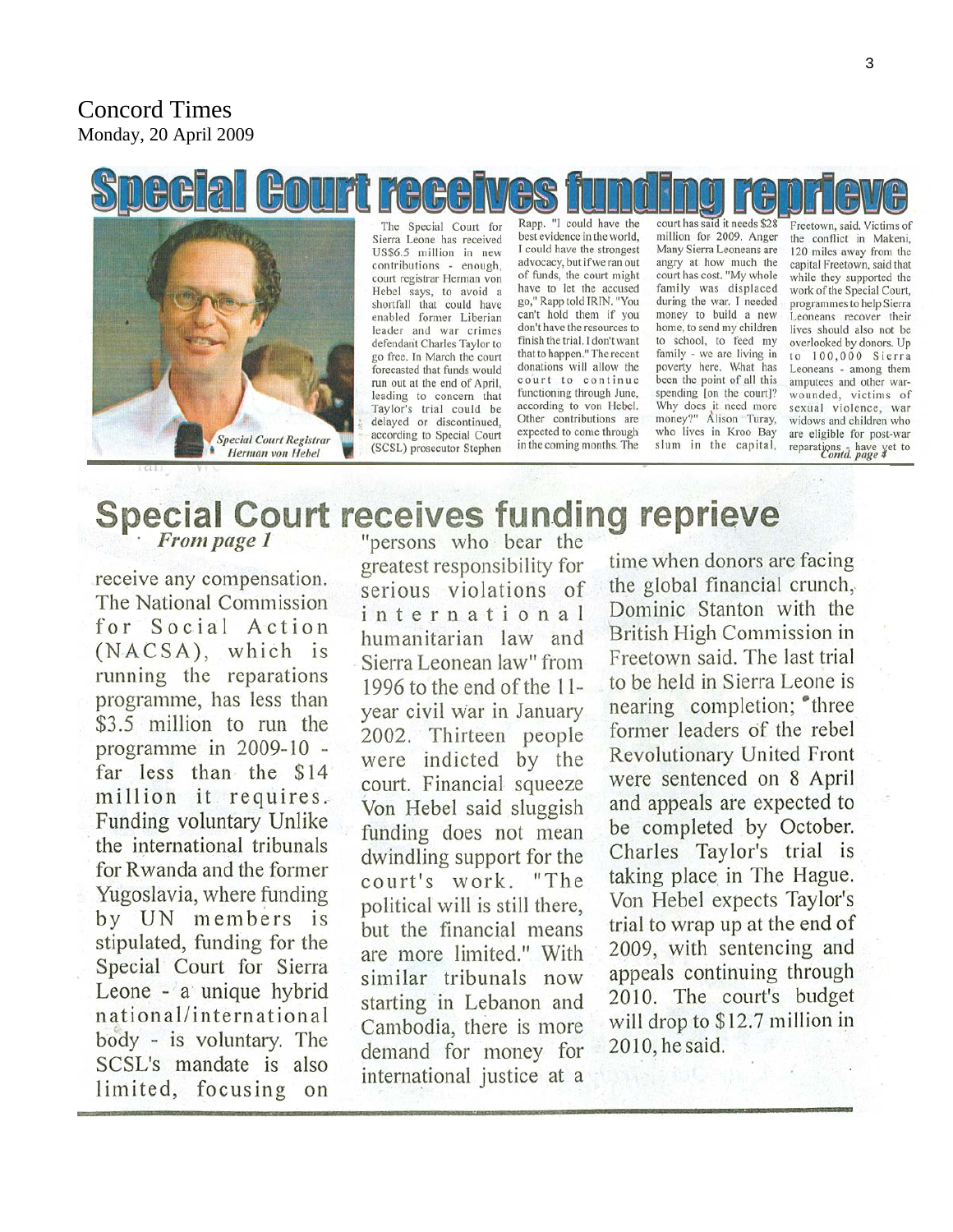## The Next Thing-Wayne Jordash And Co

WHAT HAS Wayne Jordash and Chief Taku, counsels for Messrs Issa Sesay and Morris Kallon in common-because they seem to be insensitive to all the blood and fire that once obtained here by calling the trial a politically motivated one?

#### by ELIAS **BANGURA**

They say this trial is an unfair one, but what can they say about the unfair trials civilians suffered at the hands of the Ruf and others; is it because of this that Augustine Gbao has so nobly asked for forgiveness from one and all-what's wrong with you and your clients by not following suit? And one can hardly believe you to say the trial was unfair through out. Why didn't you resign your job then or was it because the pay was good? And about your appeal-what about if your client's vears are increased at the end of the day like it happened with the others who lost their appeal?

But honestly, I wonder how it would have felt to you if your clients had walked out free from this trial; all other flaws of the court would have been overlooked, huh? Well, how about your entering, albeit so late now, a plea of guilty and plead like Courtenay Griffiths, Taylor's lawyer at The Hague, on our humanity and reason and let the judges here temper justice with mercy?

Oh stuff, you won't do it because already you have claimed the Prosecution brought in paid witnesses, and a whole lot more. Well, old fellows, am putting it to you the sentences were lenient and very reasonable, compared to their crimes. But six years is a long time for one to be in a trial, in the process you have grown intimate with your client who is of course a likable person, and so you hate to see

him go to jail. Truth is you ought to be weary by now, but that's going to be compensated by the lot of keepsakes this country has offered you. Hey, it can't be denied, this is a fine country, along with its folk, more than your England. It is people like your client who once set out to destroy it: do you see the backwardness, the amputees and more all around?-Your clients made a huge contribution to it but such bad contributions you seem to support now if you see your clients as innocent.

After the years, generations, do you know nothing would remain for your clients except the hated memory of their names and their actions during the civil war here? You would do them the best service if you'll advise them to say sorry and go in and serve their sentences.

I know we are not averse to showing mercy-we aren't a people with the bosom of Shylock, no. Mercy for them from us is all right, though they are not worthy of it-but who is seeing the irony here? Their crimes were huge and various and we offered sometime back the most sincere sympathies to the victims, yesterday; but today we are turning up as mercy priests for them to be forgiven and let us move ahead. Okay; so where is the essence of the Special Court then? There's no need, at the outset, to have set it up if we knew our aim at the end of the day was just to forgive them. Rot it, mercy hollerers; you're not godly but hypocrites. And for sure, you are the finest hypocrites

To en is human, but to continue erring is devilish-and that's who the Ruf along

with the others were. Devils like them, therefore, do not deserve our mercy. Or if they do, there was then no need to sympathize with the victims. Well, now I know why donors are slow with their contributions towards the Reparation Programme. They think Issa was inno-

cent-like Jesus in the midst of a sinful and perverse group- and so he should be forgiven and allowed to walk away free. The naysayers of his conviction-foremost among them is crafty, smooth-tongued Wayne lordash-are now fanatics. forcy and desperately bitter about nothing but the unfairness of his trial. "International justice has never been so degraded as the trial of Issa Sesay and his friends," is his mantra; and he vows never to practice law again but return to his native England to do something else, if they lose their appeal and this 'unfair' trial is allowed to stand. It is what you'll end up doing, Wayne, I am sure as about death, that you are going to lose your appeal. Nevertheless, I share one concern with you very strongly-this Court ought to be fair! There's no need to be otherwise. Even in a children's court, they won't walk away free, talk less about one with some of the ablest lawyers on Earth! Issa and his comrades could have equaled the devil for wickedness, yes, but they deserve a fair trial, like any one. Giving them an unfair trial would blind them, and myself, against their crimes and let them only see the trial as a witch-hunt, a politicallymotivated one whose aim at the outset had always been to nail them, and satisfy the donors of the court, but they won't satisfy us the victims with 'such an unholy charade  $\alpha$ f justice." The

Prosecution's victory for us shouldn't be a bought one as it would end up as hollow, something far from a swan song or a credible thing. Let it be something which indeed 'generations and others in the future will cite from'-give us the real McCoy, Stephen Rapp, and end as a champion fit to share a pedestal with the noble, the honourable and the just.

Therefore, we say to the Appeals Chamber, be vigorous; be thorough and certain about each and every allegation and their supporting evidence from the Prosecution. Give us and posterity what is fair and true and essential

And the Prosecution, if they have the evidence-which abounds like dirt-must put it forth like a sore thumb. Why, since day one they have been our hope, after God, to give us sincere justice. They shouldn't give a hoot to the cheeky propaganda Wayne Jordash and the rest are saddling Sierra Leoneans now with.

The next best thing, Wayne Jordash, is to lead your client to the path of asking for sincere forgiveness-not the one he's given which the judges can't tie up with his plea-from their victims. After that, he should turn aside with the same request to his **Maker** 

Your other point about where your client spends his sentence is foolish, or does a prisoner chose where he's to be taken in to? Mercy me, but wait, after all, the Ruf and others gave their victims a choice, "Long sleeve or short sleeve, wus wan you want?" so, let's grant them that request but the options for them shouldn't include Sierra Leone, by no means. Hmm, the tone of the Press and Civil Society itself has been less and less concerned about what the victims and Sierra Leone went throughwhich should never be allowed again; instead it is for

the perpetrators who have unfittingly reaped every essential sympathies; many have joined Wayne Jordash in shouting from the rooftops that this is an unfair trial.

Pity! Imagine our sitting down, amputated, poor, gricf-stricken and more, and be lectured by a two cents worth English guy. His importunity is nigger-like but Truth will beat him in this game, since Truth is also a Nigger, who's been obsessed with his clients' cruelties, although mingled with one or two genialities. And the reason for that is simple-they had already lost the war; everything and everyone was already closing in on them: so they thought cooperating to bring peace was the best next choice to which they gave their devotion like a Saint Paul. But the results (52, 40, 25 years) have surprised them and a good many.

But we are no more to be acquiesced either by religion, fine rhetoric or anything about this matter which ought to be behind us now ten years after our war, or any other matter henceforth. We are tired of being bullied, bought, maimed, fooled, taken for granted by priest or politician Yes, they think and we feel; and since we feel, we're not to be coerced into forgiving like we were before now into enduring various brutalities. Amen.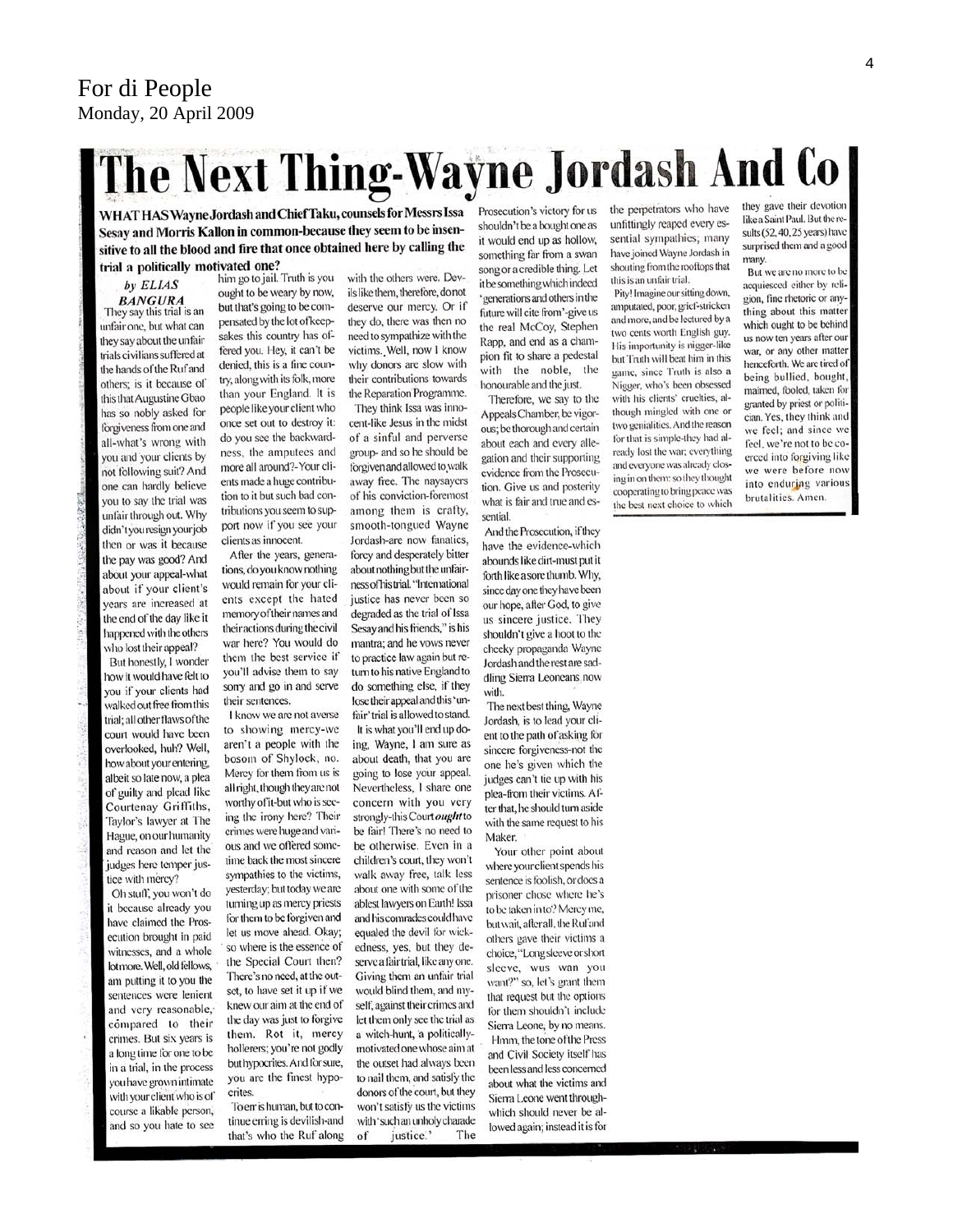Africa News Friday, 17 April 2009

#### **S Leone: Special Court gets \$6.5 million**

Murtala Mohamed Kamara, Africa News reporter in Freetown, Sierra Leone

The Special Court for Sierra Leone announced that it has received \$6.5 million in new contribution out of the \$28 million it budgeted for this year and it is expected that the money will enable the trial of Liberia's former President Taylor. The court forecasted that its funding will run out in April this year.

Commentators earlier predicted that former President Taylor who is standing trial on 11 counts at the UN backed court might be set free because of the lack of funding.

Stephen Rapp, Special Court Prosecutor told IRIN on the lack of funding that "I could have the best evidence in the world, I could have the strongest advocacy, but if we ran out of funds, the court might have to let the accused go. You can't hold them if you don't have the resources to finish the trial. I don't want that to happen."

The Court Registrar who will be taking up his new assignment in a similar court for Lebanon, Dutch born Von Hebel, assured that other contributions are expected to come this year.

The court has recently served longer jail terms to senior Revolutionary United Front Leaders for their role in the country's civil war whiles Taylor remains the only accused standing trial in The Hague out of the others.

The Special Court for Sierra Leone was created by an agreement between the government of Sierra Leone and the United Nations to try those their bear the greatest responsibilities in the Sierra Leone civil war after the Lome accord.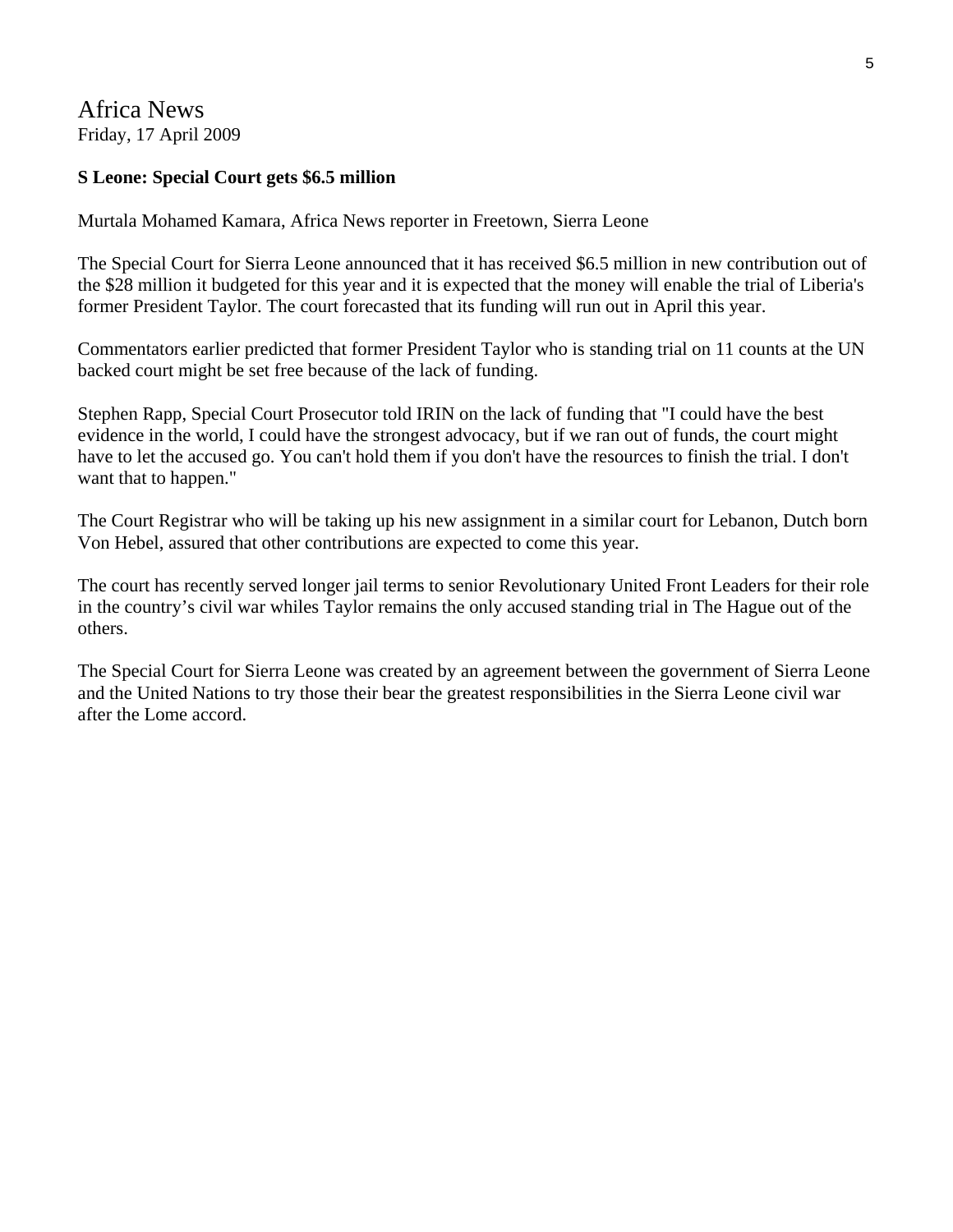#### **Hariri tribunal loses its registrar**

THE HAGUE (AFP) — The registrar of a landmark international tribunal to try the suspected killers of Lebanon's former prime minister Rafiq Hariri, has resigned just six weeks after it opened, the court said Friday.

"The Registrar of the Special Tribunal for Lebanon, Mr Robin Vincent, has resigned from his position effective June 2009," said a court statement, without giving reasons.

Vincent has been the registrar of the tribunal, which officially opened its doors on March 1 but has yet to set a first trial date, since March 2008.

"Mr Vincent will leave the tribunal with the firm foundation required to achieve its important mandate," said the statement.

Under his watch, the court's rules of procedure and evidence had been adopted and officials sworn it.

Tribunal spokeswoman Suzan Khan told AFP Vincent did not make public the reasons for prematurely ending his three-year contract, and was not available for comment.

The tribunal, the world's first anti-terrorist court, was created to try those responsible for Hariri's death in a massive Beirut car bombing in February 2005 along with 22 other people.

Vincent had previously served as registrar of the Special Court for Sierra Leone, and has advised on the creation of several international tribunals.

"The United Nations will begin the recruitment and selection process for a new registrar in the coming weeks," said the statement.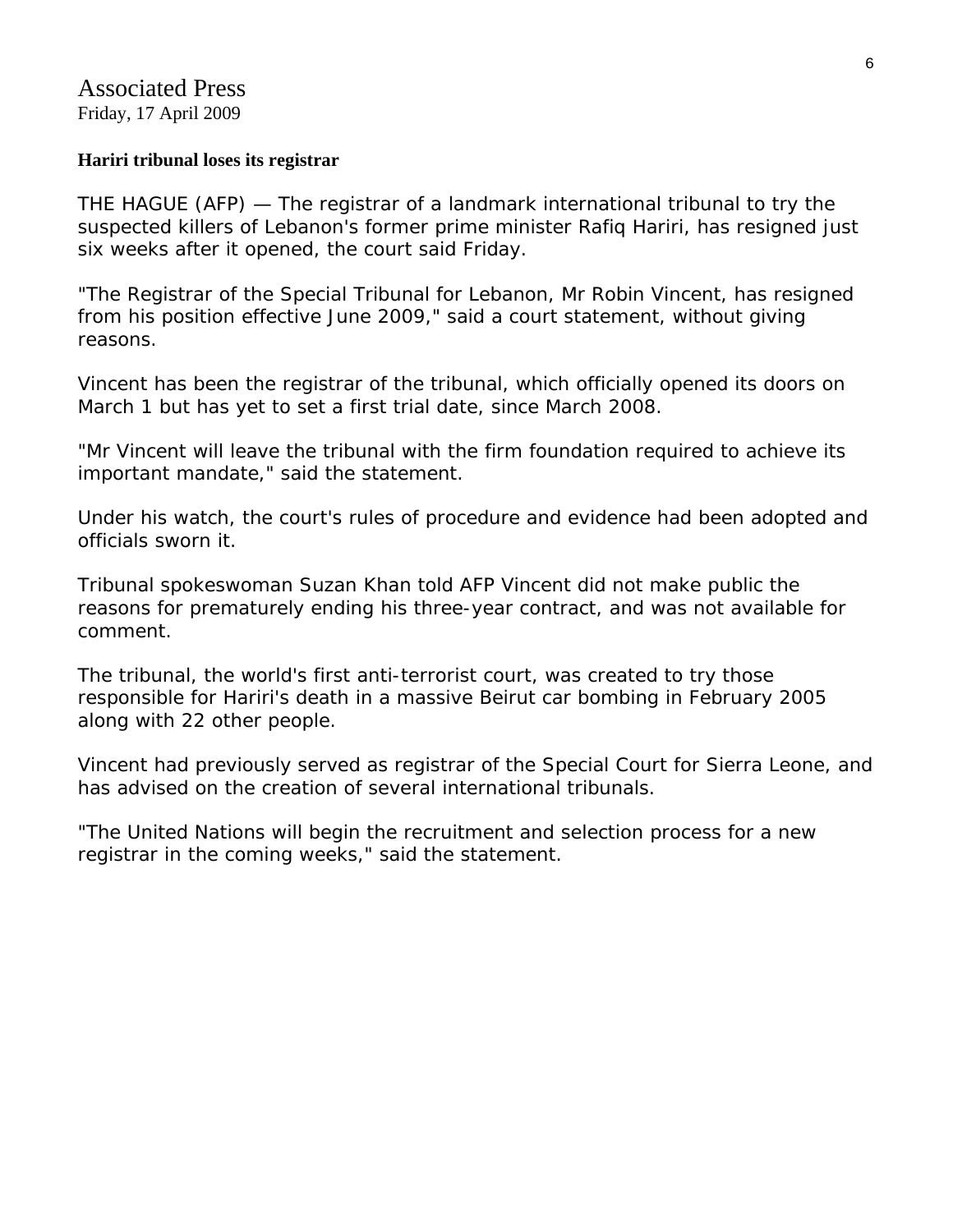SW Radio Africa Wednesday, 15 April 2009 http://www.swradioafrica.com

#### **How can we forgive, without justice?**

Remembering T Chiminya and Talent Mabika; Lest We Forget Mr Prime Minister Tsvangirai

#### By SANDERSON N MAKOMBE

I write this article with deep regret Mr Prime Minister. Regret because today the 15th of April marks the 9th anniversary of the death of your close associates,Tichaona Chiminya and Talent Mabika near your home area in Buhera in 2000.Brutally burnt to death by Zanu Pf youths led by Joseph Mwale .Mwale, a CIO operative is still employed by the government that you are leading right now. No meaningful murder investigation was undertaken and despite Mwale being subpoenaed by former Justice Devitte, he remains in contempt of court. All prosecutors who have tried to bring him to justice have lost their jobs especially Mr Levy Chikafu.Unfortunately I write this article at a time when you have just lost your beloved wife in a tragic accident and worse, just recently lost your grandson by drowning in a pool inside your own premises. These are hard times for you Sir understandably. I feel for you and your family for I was with Tichaona and Talent when they were killed and I knew your wife considerably well.

It has become fashionable that after every conflict situation, there is a call for a truth and reconciliation commissions to be established. Moreso after the much written success of the South African Truth and Reconciliation Commission [TRC].There is an underlying assumption that truth commissions are a path to reconciliation and peace for all post conflict societies, Zimbabwe included. Apparent also is the notion that they are to be preferred to other transitional justice mechanisms available.

What is seldom told is that truth commissions in almost all cases recorded lead to amnesty for perpetrators of gross human rights violations. Whereas blanket amnesty is easily rejected and considered abhorrent, the same attitude is not displayed regarding Truth Commissions. The difference in attitudes being attributed to the fact that in truth commissions confessions and apologies are traded for amnesty. Either way however, the culture of impunity prevalent in our societies is evident and prolonged. The circle of violence is not broken, violations continue unabated as perpetrators are consciously aware that they will not be held criminally accountable.

That Zimbabwe has suffered so much violence, wanton destruction of property, murder, rape and other sexual offences, and torture is well established and documented. This is both in pre and post independence Zimbabwe. Three distinct periods stand out: the liberation war period up to 1980, the internal disturbances that culminated in the worst post colonial Zimbabwe atrocities in Matebeleland, infamously called the Gukurahundi era and the period from 1990 to the present day attacks mainly on opposition and civic group activists. In 1980 Mugabe, clouded under the euphoria of independence preached reconciliation and all past atrocities were made 'let bygones be bygones'. In 1987 the Unity Accord between Zanu Pf and Zapu led to cessation of hostilities and a political settlement without any effort to account and deal with the atrocities committed. In 2009 we see the formation of a government of national unity/ inclusive government [whatever the difference is am yet to know] and the question remains on what has to be done to perpetrators of gross human rights violations. It is imperative that at this juncture Zimbabwe seriously deals with its ugly past once and for all for the society to be healed.

My argument is that truth commission in themselves are not enough for they do not tell the whole story. Rather they centre on the generality of the patterns of the violence without establishing individual culpability. The end product is a scheme that has the potential for national reconciliation and peace but not for individual reconciliation. National reconciliation is expounded by absence of the patterns of violence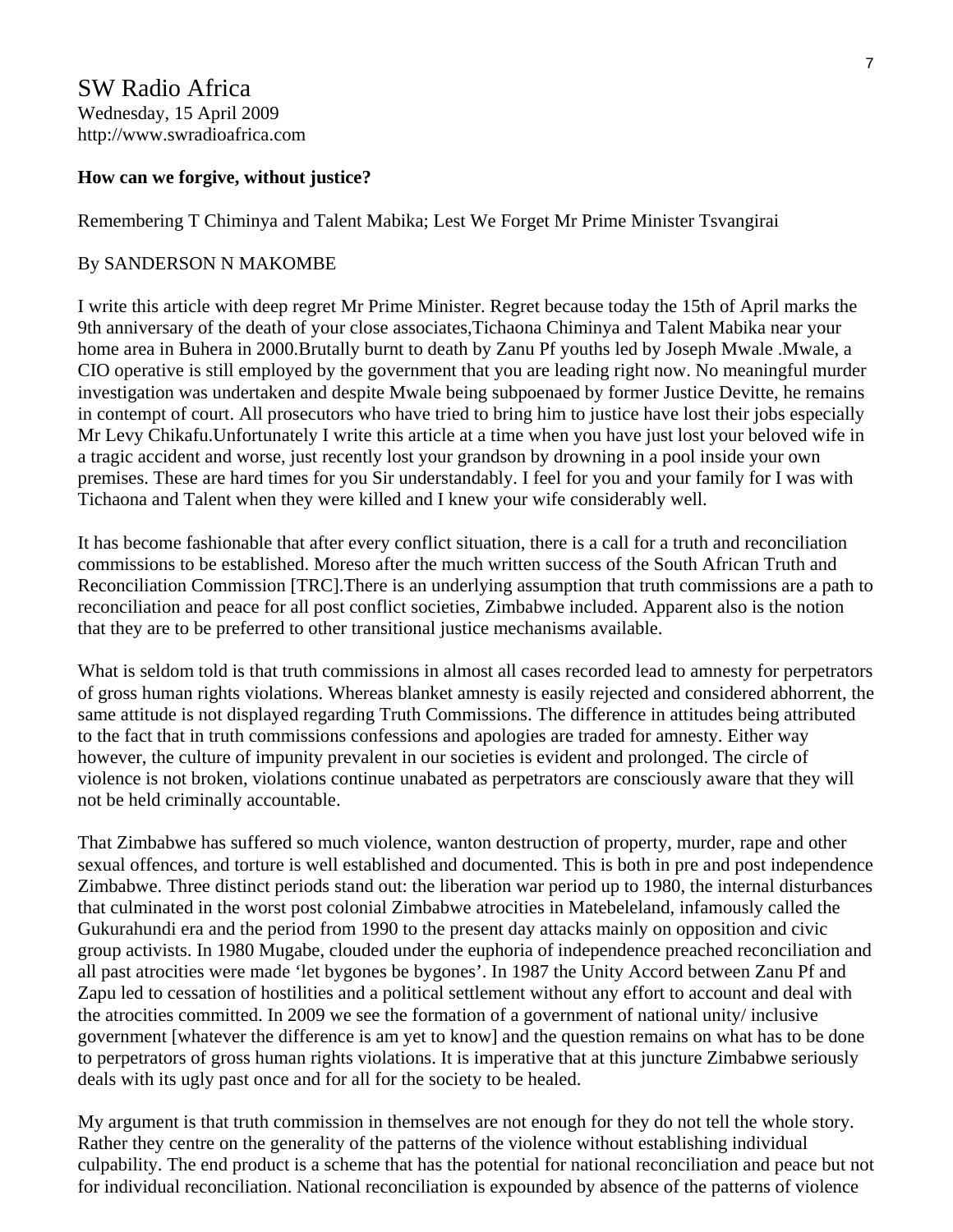of the past whereas individual reconciliation means a mending of community and personal relationships, a restoration of the dignity of the victims, and their personal circumstances. In most cases victims want to see criminal accountability in tandem with reconciliation efforts. The SA TRC aptly displayed the notion that truth commissions are a soft option that suits the perpetrator best. In addition it is on record that most perpetrators just offer bare apologies without any sense of remorse for their actions, increasing the victim's pain. For that, they are rewarded with their freedom from prosecution and left to room the very neighbourhoods that they terrorised. Criminals allowed to roam free in societies that they terrorised does not eradicate national fear .Rather it enhances a constant reminder that the past can be repeated with impunity. Perpetrators have more to gain by receiving amnesty than victims have through reparations. What makes a murder committed in a political condium more acceptable and pardonable than a non political crime is really beyond my apprehension.

The failure of the 'brains' behind the atrocities to appear in truth commissions is another cause for concern. These are the same people who in international criminal law bears the 'greatest responsibilities' for the crimes committed. Their culpability is not ascertained whereas in a court of law such doctrines like command responsibility, joint criminal liability would definitely establish their criminal intent. The evidential burden threshold in criminal courts is not the same with that required in truth commissions. It is easy for a perpetrator to just bluff off without giving much evidence and still get a pardon for their crimes. Theodore Bagosore the brains behind the Rwandan genocide would have been pardoned in a truth commission if one had been used in Rwanda despite the grotesque human rights violations he orchestrated. International law requires that these perpetrators be punished in a competent court of law. There is enough body of legal opinion establishing that to grant amnesty is inconsistent with states' obligations under international law to punish perpetrators of serious human rights violations.

TRCs are a result of political expediencies. In most cases their recommendations are not carried out by the incumbent government. This is especially true on the issue of reparations for victims, a critical aspect of restorative justice. Victim groups have been formed in some societies which have established TRCs to pursue purely legal challenges on their constitutionality and also seeking damages. The Khulumani Lawsuit by apartheid victims was launched in the United States against some multi national companies allegedly for aiding and abetting the racist regime by doing business in that country. The US Supreme Court ruled the case could be brought under the Alien Tort Claims Act. Elliot Pfebve, Adella Chiminya et al also sued Mugabe and Zanu Pf using the same act and were awarded damages by a US District Judge who found Zanu Pf liable for the deaths of the plaintiff's relatives. The crucial point is that organisations and companies that have aided and abetted the human rights violations in Zimbabwe will not stand before a truth commission if one is established yet would have contributed as much to the atrocities. The role of organisations like ZBC, ZANU PF and other government institutions like the CIO, army, police, war veterans association, and the national youth service can not be under estimated. Society demands that the leadership of these institutions brought before a court of law to account for their actions.

As Ingatieff writes 'justice itself is not a problematic objective, but whether the attainment of justice always contributes to reconciliation is anything but evident'. Indeed a retributive penal system has shown it has no deterrent effect on would be violators. If it had, there would not have been violations in Darfur, in Burma, DRC, Uganda etc especially with indictments on Slobodan Mlosevic, Charles Taylor, prosecutions through the International Criminal Tribunals for Yugoslavia and Rwanda, the Special Court for Sierra Leone, the Iraq Hybrid Court, and the Cambodia Special Courts for prosecuting Kymer Rogue leaders. However the traditional criminal justice system has an important role to play in transitional societies. Criminals just have to be punished, full stop. Whether that's beneficial to the society is neither here nor there. It is just deserts. They have to suffer the consequences of their actions and that is a cost that communities are prepared to bear and have been bearing since time immemorial. Society demands justice and authorities have both a moral and legal obligation to punish those who wrong society.

It is for these reasons that prosecutions have been held in societies mentioned above. Sierra Leone provides probably the best scheme of dealing with past violations, of avoiding the dichotomies of; truth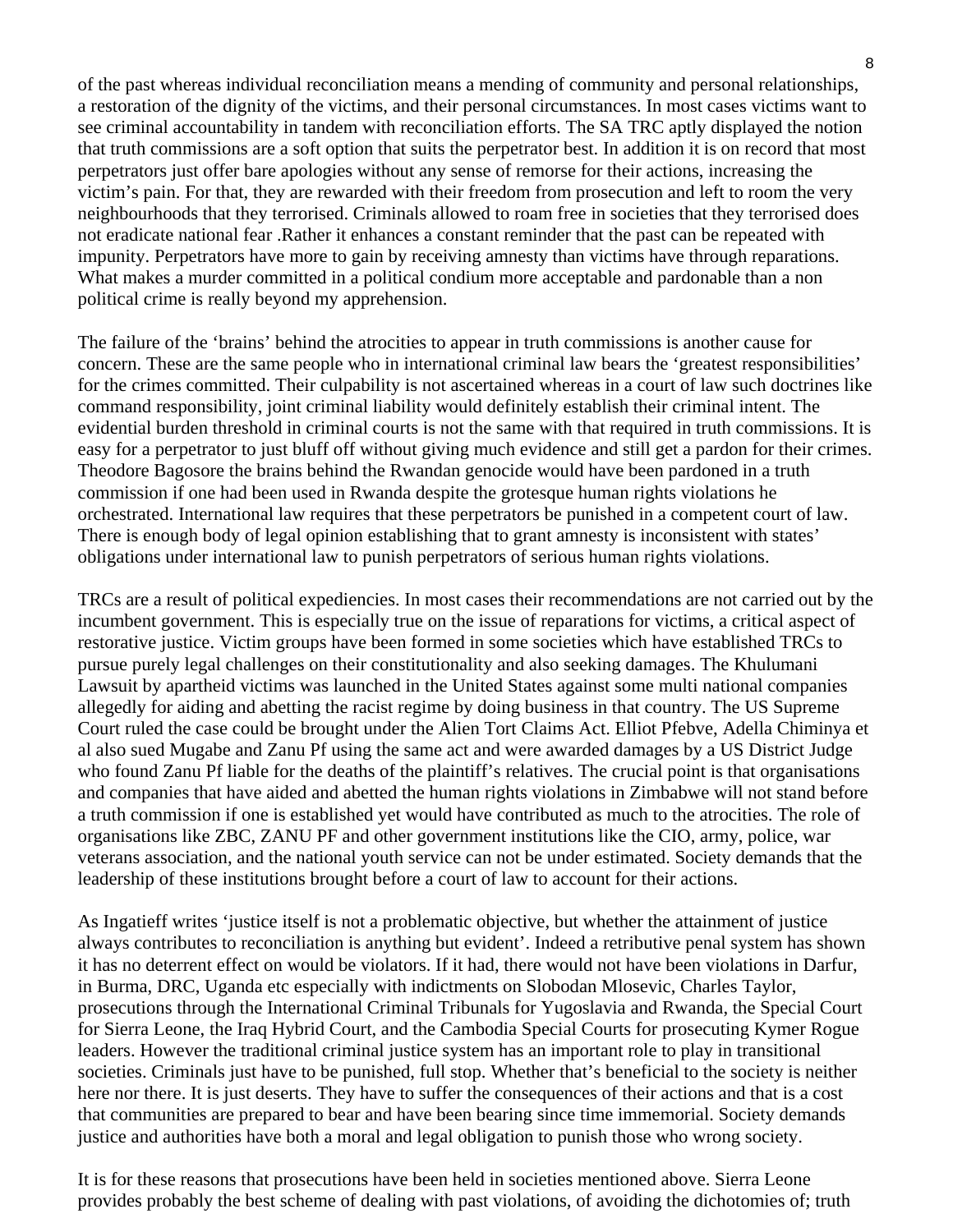versus trials, justice versus peace and reconciliation versus justice. It set up truth and reconciliation commission in addition to a special court established to prosecute violators. Most importantly appearance in a truth commission was not a bar to prosecution. However information revealed in the truth commission could not be passed to the special court. Zimbabwe needs such an approach to deal with its past.A truth commission alone is hardly enough.

I suggest Zimbabwe also needs to set a truth and reconciliation commission running parallel to a specialised local Ad Hoc criminal court. This commission will have two chambers. The first chamber will deal specifically with the Matebeleland atrocities and the second chamber will deal with all other politically related atrocities from 1990 to 2009.Crucially amnesty should not be an automatic condition for appearance. The commission will have power though to grant amnesty and impose community sentencing depending on the level of culpability, participation and gravity of the crime. Serious cases will have to be referred to the established court for prosecution. The carrot will be that those who voluntarily appear before the commissions will use the appearance as a mitigation factor in sentencing if indicted by the criminal court. A directive for sentencing will be that a certain proportion of the sentence will automatically reduced if found guilty. It could a quarter, third or half of the sentence tariff.

The special ad hoc criminal court would have jurisdiction over the more serious cases and ring leaders. Two trial chambers will be established to serve each commission chamber and those who would not have appeared in any of the commissions. The courts will have jurisdiction over all politically motivated murder, torture, rape and other sexual offences. Information revealed in the truth commission will not be passed to the prosecuting court to avoid self jeopardy and self incrimination. Those who have outstanding cases before the courts will be passed straight to the special criminal court without the benefit of going through the commissions.

Crucially the needs of the victims have to be catered for. It is recognized that victims have a right to reparations after a conflict, a topic that I will discuss later in other articles. Zimbabwe has to set up a scheme that recognises its obligation to its victims both materially, psychologically and sentimentally. At the same time also enacting laws that make political parties vicariously accountable for the actions of their supporters and liable for damages caused.

Yes Prime Minister,Chiminya's widow Adella,his son Bright, and daughter Faye demands justice,Trymore Midzis family in Bindura demands justice, so are the families of Beta Chorurama,Godfrey Kauzani,Tonderai Ndira,Mathew Pfebve etc.It is still like yesterday when I survived that fateful day on 15 April 2001.I still remember vividly the two burning bodies of Talent Mabika and Tichaona Chiminya.How Mr Chiremba, the late Mr Hwata,the late Ricky Chikwinya and me lifted the burning bodies of our two mates with our bare hands, with fresh burning flesh peeling from their hands and legs as we put them in the back of the police car. The cries of Talent Mabika asking 'Gwanya why are you killing me?' echoing in the night. Eight years on no one has been prosecuted.

The need for political pragmatism should not stand in the way of justice. Rather justice has got an important role to play in political pragmatism.Justice delayed is justice denied.

#### HOW CAN WE FORGIVE WITHOUT JUSTICE MR PRIME MINISTER?

The writer is a former National Youth Coordinator of the MDC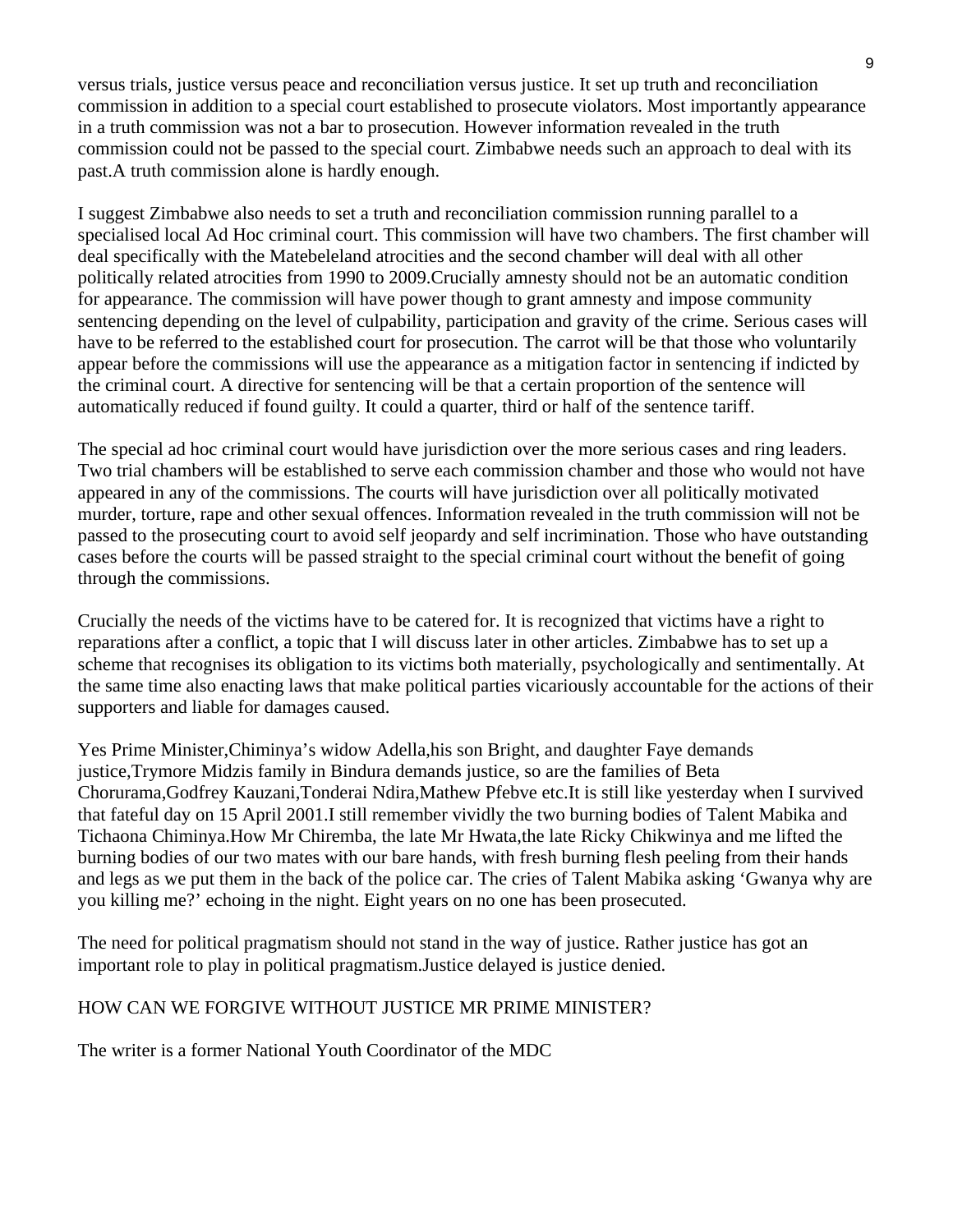#### **Abugida Ethiopian American Information Center**

Monday, 20 April 2009 http://www.abugidainfo.com

#### **The Arc of Justice**

Alemayehu G. Mariam

"We Shall Overcome…"

In 1965, in a commencement address at Oberlin College, Ohio, the Rev. Dr. Martin Luther King spoke about the ultimate victory of good over evil, justice over injustice, right over might, truth over lies and human rights over government wrongs. "We shall overcome," he said "because the arc of a moral universe is long, but it bends towards justice… No lie can live forever…. Truth crushed to earth will rise again…. 'Truth forever on the scaffold, wrong forever on the throne, yet that scaffold sways the future, and behind the demon known, stands a God within the shadow, keeping watch above his own.'"

#### **No Lie Can Live Forever**

These past few months have been unkind to global criminals who believed they can commit crimes against humanity with impunity. Recently, former Peruvian President Alberto Fujimori was found guilty of mass murder and kidnapping by a Peruvian court. Judge Cesar San Martin declared that Fujimori was guilty "beyond all reasonable doubt" for authorizing a secret police death squad ("Colina Group") he created commit massacres in the Barrios Altos area of Lima in 1991 and at La Cantuta University in 1992 that left 25 dead, and for the kidnap-murders of a journalist and a businessman in 1992. Fujimori's defense: "I knew nothing about the killings!" He blamed his intelligence service chief for the crimes. After years of evading justice, the truth rose again from the slums of Barrios Altos and the campus of La Cantuta University and crushed Fujimori at age 70! He was sentenced to 25 years in prison. He may yet face trial for corruption and misappropriation of public funds.

George W. Bush's legal bushwhackers in the "war on terror" are under investigation for crimes against humanity. All indications are Spanish prosecutors will soon make a formal announcement to seek criminal charges against six top former officials — Attorney General Alberto Gonzales, Assistant Attorney General (and now federal appeals court judge) Jay Bybee, Deputy Assistant Attorney General John Yoo, Defense Department general counsel William J. Haynes II, Vice President Cheney's chief of staff David Addington, and Undersecretary of Defense Douglas J. Feith — in the torture of five Spanish citizens held at Guantánamo. With the stroke of the pen, President Obama illuminated Bush's tapestry of lies and legal sophistry to conduct torture secretly and illegally spy on American citizens.

Sudanese president Omar al-Basir is a fugitive from justice. He is wanted by the International Criminal Court for "masterminding with absolute control" a criminal plan "to destroy in substantial part the Fur, Masalit and Zaghawa ethnic groups." He is accused of causing the deaths of 35,000 people "outright" in the Darfur region since 2003. International Criminal Court prosecutor Luis Moreno-Ocampos stands ready to bring al-Bashir to the bar of justice to face the truth.

Issa Sesay, Morris Kallon and Augustine Gbao, top leaders in the Revolutionary United Front, were convicted of war crimes and crimes against humanity during Sierra Leone's civil war. The monstrous brutality of this evil trio included forcibly recruiting child soldiers, amputating hands and arms and carving the initials "RUF" into the bodies of their victims. They will be serving long prison terms. Charles Taylor, former president of Liberia, is in the second year of his trial in The Hague for crimes against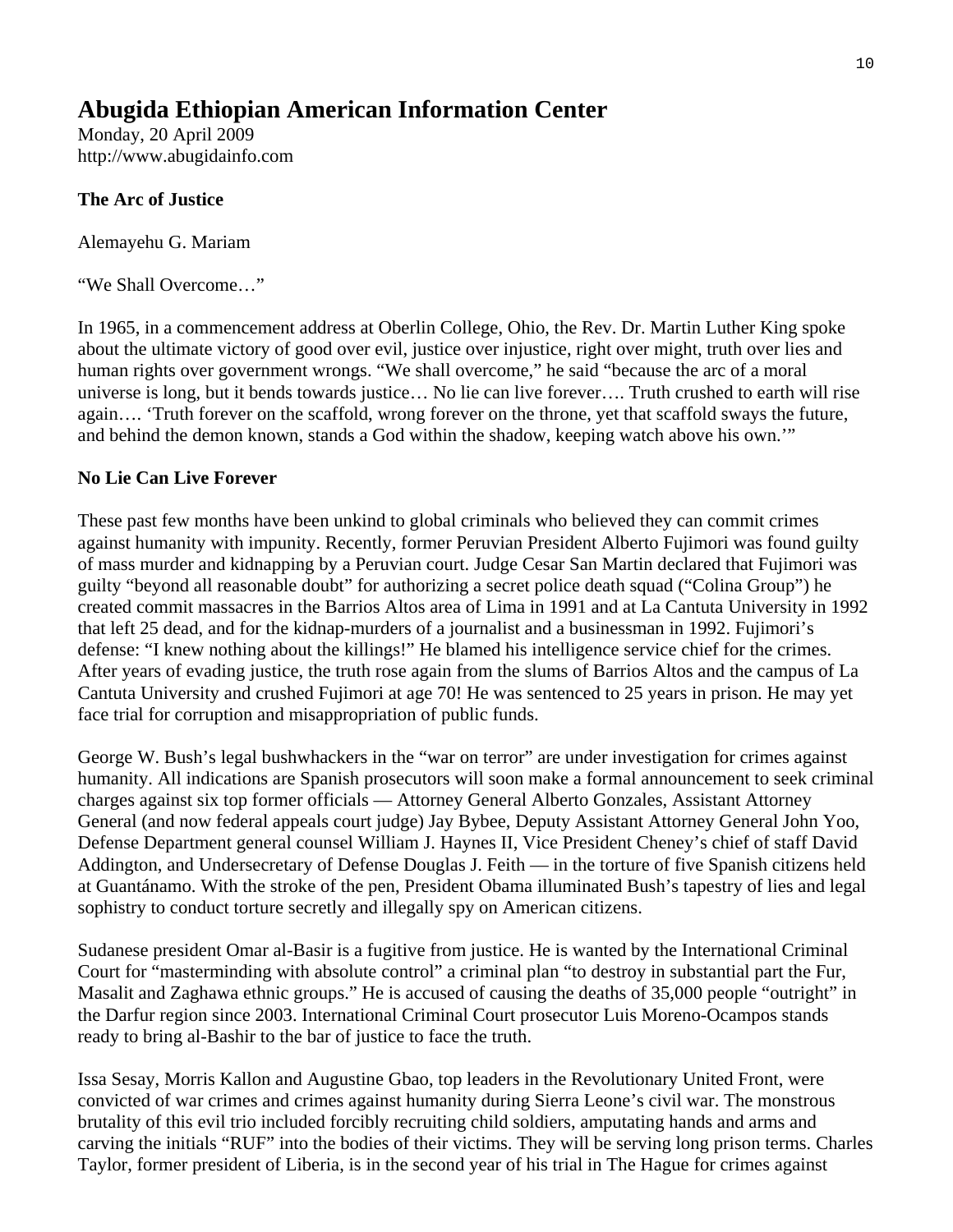humanity. Pol Pot's chief torturer Kaing Guek Eav (Duch) is one of 5 suspects currently on trial in Cambodia for genocide and crimes against humanity. And the list goes on…

The widely-respected human rights organization Genocide Watch recently requested the U.N. High Commissioner for Human Rights to "investigate the brutal massacre of 424 Anuak carried out in Gambella, Ethiopia in December of 2003" and the "extra-judicial killings, rape, disappearances, destruction of livelihood and the displacement of thousands of Anuak [which] continued into late 2005." Genocide Watch accuses the dictatorial regime and its leader in Ethiopia of "perpetrating crimes against humanity, war crimes and genocide" in the name of "counter-insurgency." The request for investigation concluded: "Despite the violation of international law, not only has no one been held accountable for these crimes which occurred over five years ago, but worse than that, such crimes continue in other places in the country."

#### **Angels, the Demon Known and Lies**

In June and November, 2005, 196 innocent people were massacred by the security forces of the ruling dictatorship in Ethiopia, and 763 wounded. The Angels gunned down in broad daylight include : Tensae Zegeye, age 14. Debela Guta, age 15. Habtamu Tola, age 16. Binyam Degefa, age 18. Behailu Tesfaye, age 20. Kasim Ali Rashid, age 21. ShiBire Desalegn, age 21. Teodros Giday Hailu, age 23. Adissu Belachew, age 25; Milion Kebede Robi, age 32; Desta Umma Birru, age 37; Tiruwork G. Tsadik, age 41. Admasu Abebe, age 45. Elfnesh Tekle, age 45. Abebeth Huletu, age 50. Etenesh Yimam, age 50; Regassa Feyessa, age 55. Teshome Addis Kidane, age 65; Victim No. 21762, age 75, female. Victim No. 21760, male, age unknown, and so on. In December, 2003, 425 Anuaks were massacred in Gambella and thousands more displaced. Tens of thousands were massacred, raped and displaced in the Ogaden region and the rest of the country. Tens of thousands of innocent Ethiopians currently languish in the regime's dungeons as political prisoners. And on and on…

A spokesman for the "Ethiopian Embassy" in Washington, Woindimu Asamnew, offered the usual dismissive blanket denials: "We don't take seriously their allegations and fabrications. They are totally unfounded, fabricated lies… We don't take this kind of idea [outside investigation of genocide] seriously. We have a parliament; they do take care of these kinds of issues. There is no any need of inviting international body for this purpose because of unfounded allegations. An outside investigation is unnecessary and unacceptable. We have investigated the matter and taken corrective measures, otherwise this kind of exaggerated and unfounded lies are not taken seriously by our government. What I'm saying is that any individual can say whatever he wants, but alleging something and the realities on the ground are totally different matter."

#### **Truth Crushed to Earth Will Rise Again**

Those familiar with the criminal law know that the first line of defense among the hardened criminal classes is: "Deny the truth. Deny it Again. Deny it a thousand times. When the evidence (the truth) is overwhelmingly against you, ridicule the charges, call them 'totally unfounded, fabricated lies' and blame someone else, or the trees, the moon, the sun and the stars." But sophisticated criminals do not simply deny the truth; they make it an art form: They weave a dazzling tapestry of lies to evade responsibility for their actions. They dehumanize their victims and profess moral sanctification by condemning their critics. By claiming to "investigate the matter and having taken corrective measures," they audaciously seek to exonerate themselves from the monstrous crimes they have committed. By trivializing the devastating consequences of their crimes, they continue to dehumanize and brutalize their victims virtually implying that the victims are responsible for causing the criminals to inflict suffering and sorrow upon them. By condemning their critics as falsifiers and spiteful, they hope to draw attention away from themselves and fixate it on the motives, intentions and purposes of their critics. But truth crushed to earth will rise again!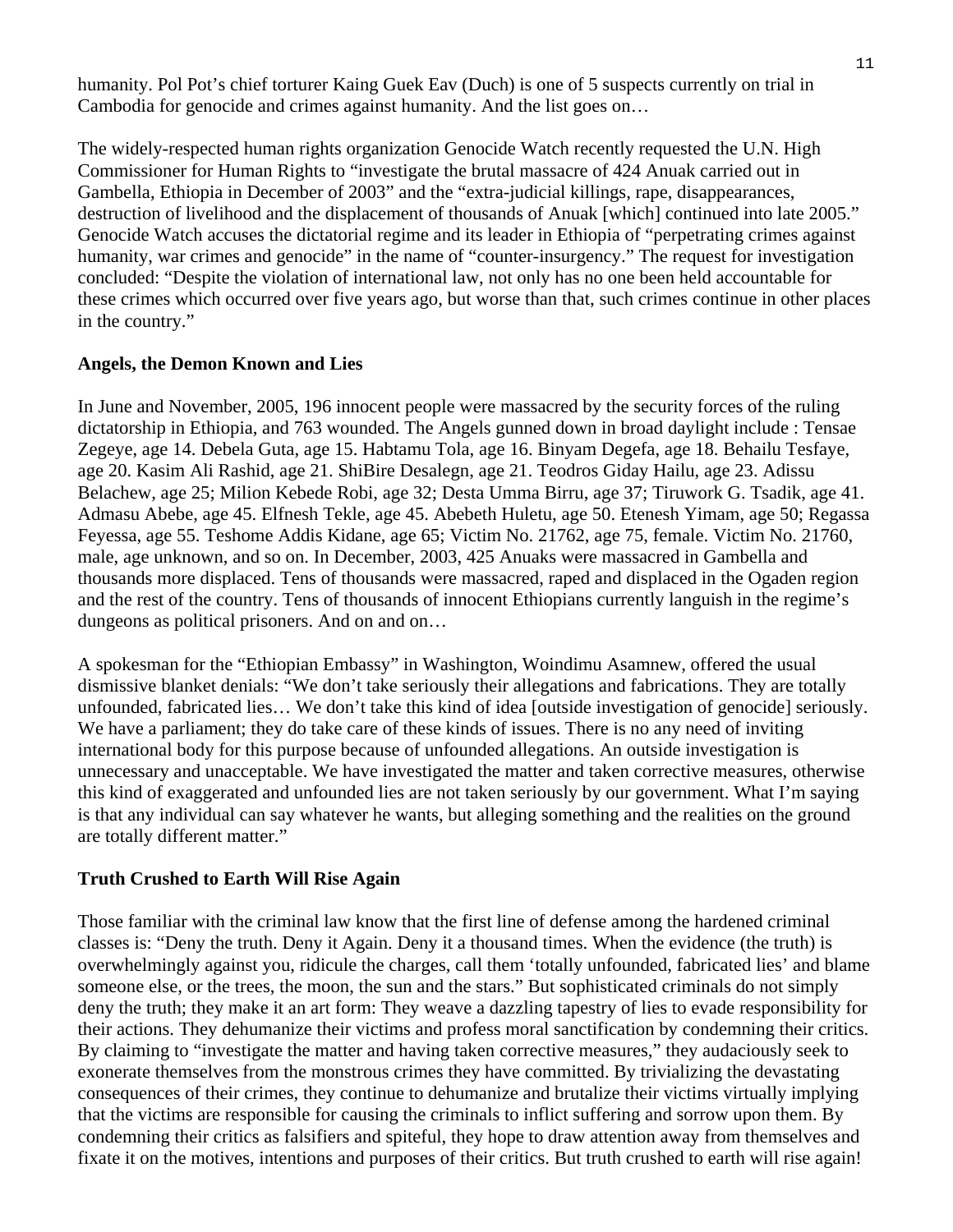The truth will rise again thunderously from the silent graveyards of the thousands of massacre victims; it will be heard in the agonizing wails of the torture victims; the truth will be told in the plain words of political prisoners; it will be recounted in the graphic testimony of eyewitnesses; the truth will ooze out of the sewer mouths of the murderers and torturers who will tell their dirty secret tales to save their skins; the teardrops of women who were raped and violated will paint the truth on the canvas of justice; reporters and journalists who were muzzled and jailed will write the truth in endless volumes; the truth will come alive in high resolution satellite photographs and amateur videos; it will be depicted in the photographs of the mutilated bodies of victims and it will be scientifically reconstructed in the forensic laboratories. The criminals' own signatures will rise up from the official documents and orders like the ghosts of Rwanda and scream: "J'accuse!". It is very true that the "the realties on the ground" are very different for the criminals and their victims. The victims demand justice; the criminals seek to evade it.

#### **Wrong NOT Forever on the Throne!**

Human rights will be the crown jewels of human liberty. As Gandhi taught, "There may be tyrants and murderers, and for a time, they may seem invincible, but in the end, they always fail. Think of it: always." In other words, wrong will not remain on the throne forever. That is why we must learn the right lessons from those who have done humanity so much wrong. The rule of law is on the rise ever so slowly in the world, and dictatorship on a precipitous decline. Neither Fujimori, al-Bashir, Gonzalez nor the other criminals ever thought that they would be held accountable for their crimes in a court of law, or even in the court of world opinion. All of them believed they were above the law, and sneered at the rule of law. They perverted justice and subverted the democratic process; they eliminated the normal checks of an independent judiciary and evaded the supervision of a legislature freely elected by the people. They stonewalled the independent media from investigating and reporting their crimes, corruption and abuses. The fact of the matter is that people, even the poorest ones, know their basic human rights. Oppressed people the world over are crying out for justice, and for wrongs committed against them to be righted. In sum, they want and demand the rule of law!

#### **Keeping Watch**

Ethiopians shall overcome because "truth, crushed to earth, shall rise again" in our beautiful homeland. With the faith in the truth, to paraphrase Dr. King, "we will be able to hew out of the craggy boulders of crimes against humanity, a shining marble temple of democracy, freedom and human rights. With this faith we will be able to transform the jangling discords of our nation into a beautiful symphony of brotherhood, sisterhood and human rights and speed up the day in Ethiopia when, in the words of the prophet Amos, 'Justice will roll down like waters; and righteousness like a mighty stream.'" No truth, no justice; no democracy, no peace!